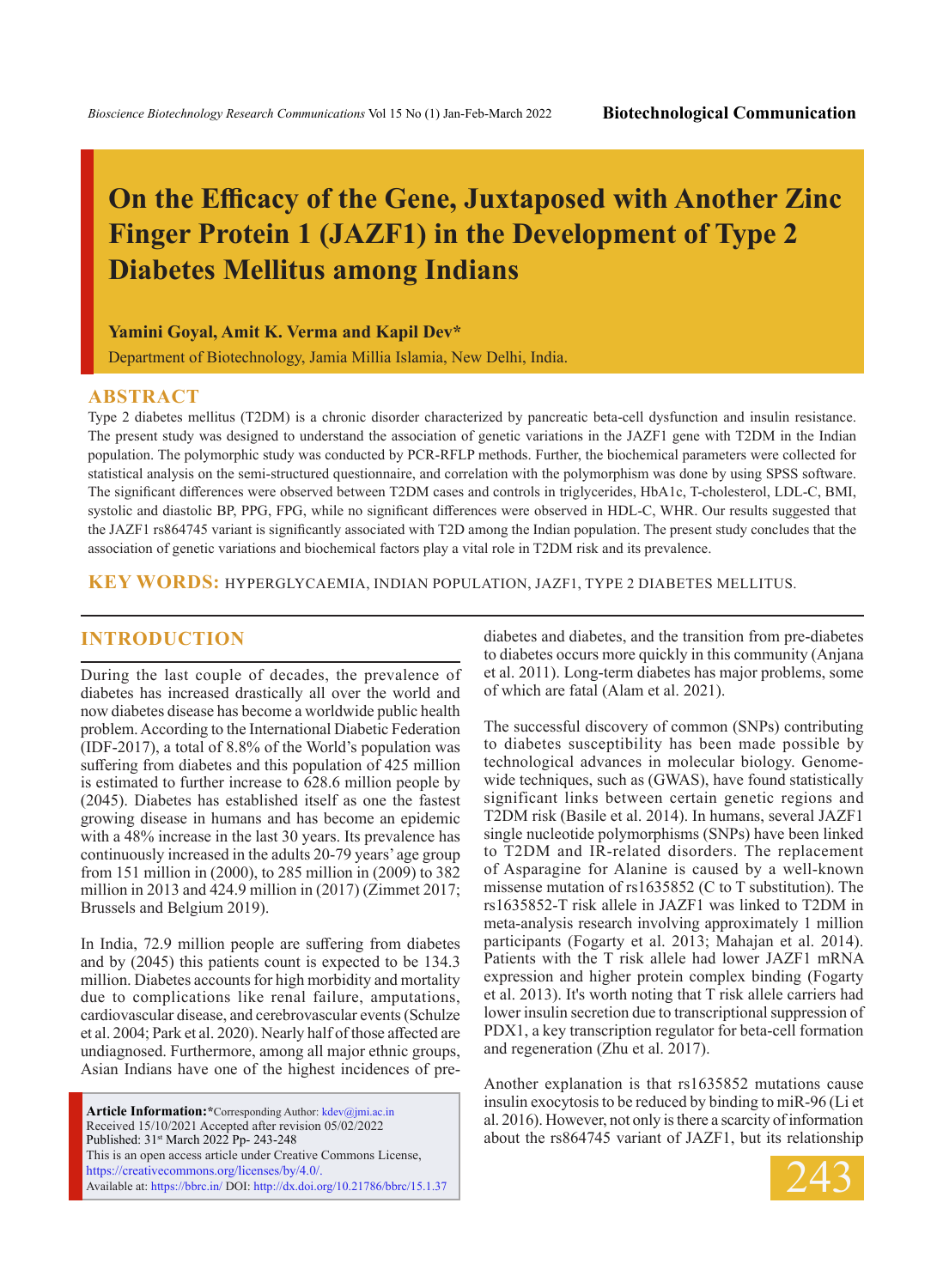to T2DM in the Indian population is also unknown. The goal of this case-control study was to see if the JAZF1 variation polymorphism (rs864745) was associated with an increased risk of T2DM. Thus, the present study analyses the significance of the association of genetic of JAZF1 gene polymorphism in the risk of development T2DM as well as the correlation with the clinical biochemical parameters in the Indian population.

## **Material and Methods**

The present study includes a total of 300 persons and was conducted at Medical Biotechnology Laboratory, Dept. of Biotechnology, Jamia Millia Islamia (JMI) (A Central University), New Delhi, amongst these 300 individuals, 200 individuals were newly diagnosed T2DM cases the and remaining 100 healthy controls. Patients with T2DM and healthy controls were chosen on basis of the inclusion and exclusion criteria. This study was performed only after the due approval of the institutional ethical committee, JMI, New Delhi. Patients included in the present study were examined and collection of samples was done only after informed consent from all study participants. Information of patients was taken in standardized questionnaires. Isolated DNA was amplified to determine JAZF1 rs864745 (A/G) genotype by a particular set of primers; forward primer: 5'- GAGCCATATAAGTGATGCTCAAA-3' and reverse primer: 5'- GGTTGTCAGGCTTTCCATGT-3' using thermal cycler. The amplified DNA product of 378 bp was viewed with an ultraviolet (UV) transilluminator. JAZF1 rs864745 (A/G) polymorphism was identified by the SSPI restriction enzyme identifying the sequence of DNA. DNA band showed 378 bp A allele- uncut, G allele-  $338 + 40$ bp. Frequencies of genotypes between patients (cases) and healthy individuals were assessed by Chi-square test and those values which were <0.05, were evaluated by Fisherexact test (Gong et al. 2021).

The link between JAZF1 rs864745 (A/G) and T2DM risk was projected by calculating the odds ratios (OR) value with 95% confidence intervals (CI). P-value  $\leq 0.05$ considered significant (Morris 2018). The study has been conducted only after the due clearance and approval from the Ethics committee of Jamia Millia Islamia (vide Proposal No. 26/11/273/JMI/IEC/2019). As part of the mandatory standardized ethical norm, written informed consent was taken from the person before inclusion in the research work.

## **Results and Discussion**

**Genotype and allele frequencies of JAZF1 gene polymorphism in patients and controls:** Table 3.1 illustrates genotypes and alleles frequencies, odds ratios, 95% confidence intervals, and P values for the three 'JAZF1gene polymorphism among T2D patients and controls. JAZF1 (rs864745) showed a high percentage of Homozygous mutant GG 55 (27.5%) in patients as compared to controls GG 10 (10%A). A 2% difference was observed in the case of heterozygous AG in patients (28%) as compared to control (26%). A low percentage of homozygous AA (44.5) was observed in patients as compared to controls (64%). The odds ratio of JAZF1 genotype AG (heterozygous) and GG (Mutant Homozygous) with AA (wild homozygous), 1.54 (0.88-2.72), and 3.95 (1.87-6.70) were observed, respectively. We observed a significant difference in the frequency of risk allele 'G' among patients and controls (p<0.0001).

| Table 3.1. Genotypic and allelic frequencies of JAZF1 gene polymorphism among T2D cases<br>and controls. |                            |                           |                             |                                         |                |  |  |  |
|----------------------------------------------------------------------------------------------------------|----------------------------|---------------------------|-----------------------------|-----------------------------------------|----------------|--|--|--|
| <b>Gene/SNPID</b>                                                                                        | Genotype/<br><b>Allele</b> | <b>Cases</b><br>$(n=200)$ | <b>Control</b><br>$(n=100)$ | <b>Odd Ratio</b><br>$(95\% \text{ CI})$ | P-value        |  |  |  |
| JAZF1<br>(rs864745)                                                                                      | AA                         | 89 (44.5%)                | 64(64%)                     | Ref                                     | Ref            |  |  |  |
|                                                                                                          | AG                         | 56 (28%)                  | 26(26%)                     | $1.54(0.88 - 2.72)$                     | 0.12           |  |  |  |
|                                                                                                          | GG                         | 55 (27.5%)                | $10(10\%)$                  | $3.95(1.87 - 6.70)$                     | $\leq 0.001*$  |  |  |  |
|                                                                                                          | P-value $\leq 0.001*$      |                           |                             |                                         |                |  |  |  |
|                                                                                                          | A (Normal allele)          | 234 (58.5%)               | 154(77%)                    | $2.37(1.61 - 3.48)$                     | $\leq 0.0001*$ |  |  |  |
|                                                                                                          | G (Risk allele)            | 166(41.5%)                | 46(23%)                     |                                         |                |  |  |  |
| Note: $* = P$ -value < 0.05 considered significant.                                                      |                            |                           |                             |                                         |                |  |  |  |

**The frequencies, odds ratios, and P-values of the JAZF1 (rs864745) genotypes among T2D patients and control subjects under dominant and recessive models**: Table 3.2 shows the frequencies, OR and, p-values of dominant and recessive models of JAZF1 (rs864745) among T2D patients and controls. There is a significant difference was observed between the two groups under the dominant and recessive models (p-value  $< 0.001$ ).

**Comparative analysis of the Biochemical parameters in T2D cases and controls:** Diabetes is a multifactorial disorder and along with genotype, different factors come into play to develop this condition. Tables 3 illustrates comparative analysis of biochemical factors of T2D patients and controls in Delhi population. A significant association was observed in all levels among different JAZF1 genotype except HDL-C and WHR.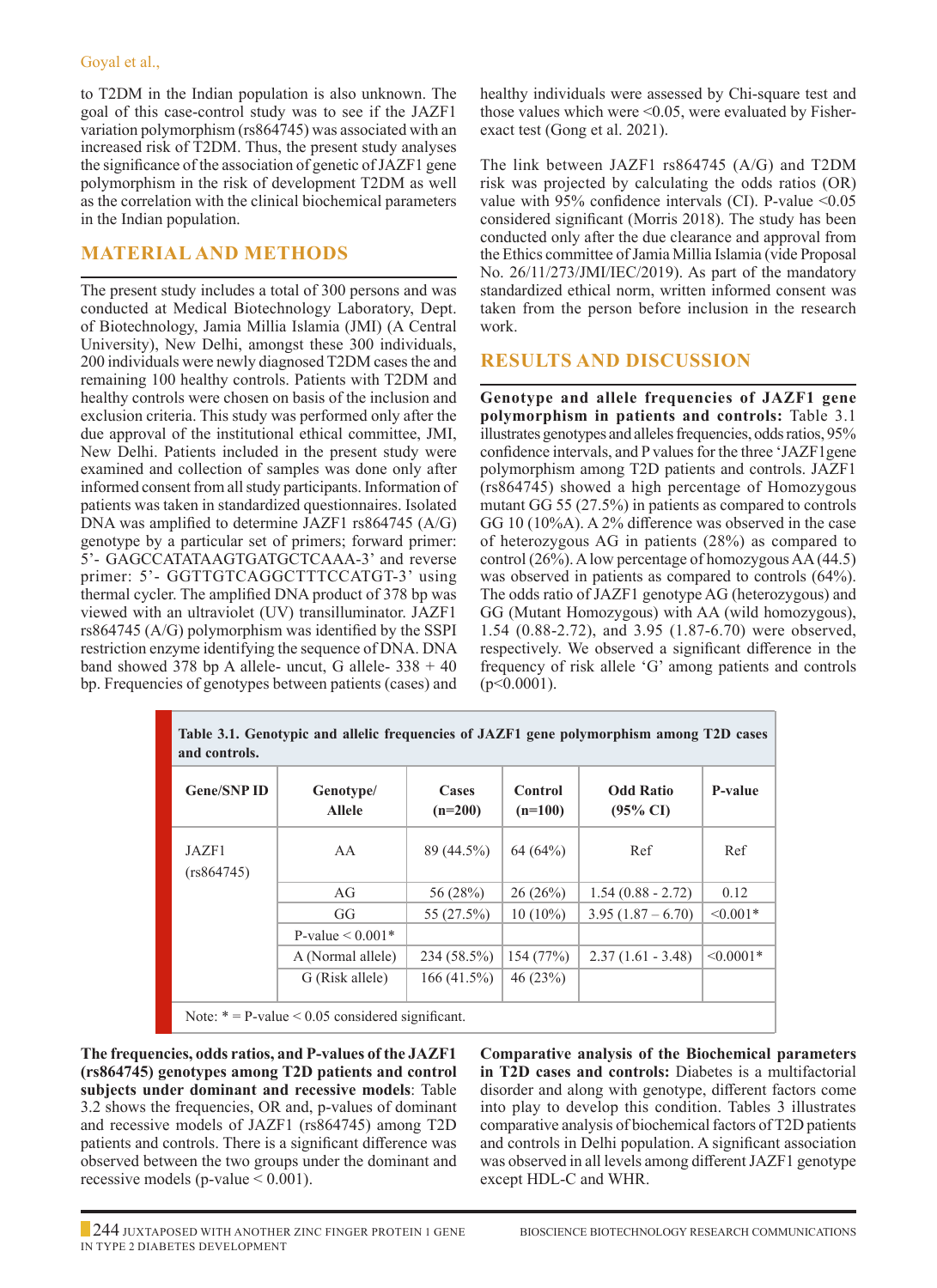#### Goyal et al.,

| Table 3.2. Frequencies, OR, and p-values of dominant and recessive models of JAZF1<br>(rs864745) among T2D patients and controls |                    |                      |                                         |         |  |  |  |  |
|----------------------------------------------------------------------------------------------------------------------------------|--------------------|----------------------|-----------------------------------------|---------|--|--|--|--|
| Genotype/<br><b>Allele</b>                                                                                                       | Cases<br>$(n=200)$ | Control<br>$(n=100)$ | <b>Odd Ratio</b><br>$(95\% \text{ CI})$ | P-value |  |  |  |  |
|                                                                                                                                  |                    |                      |                                         |         |  |  |  |  |

Dominant  $\begin{array}{|c|c|c|c|c|c|c|c|} \hline \end{array}$  AG + GG  $\begin{array}{|c|c|c|c|c|c|c|} \hline \end{array}$  111  $\begin{array}{|c|c|c|c|c|c|} \hline \end{array}$  36  $\begin{array}{|c|c|c|c|c|c|} \hline \end{array}$  2.2 (1.35 – 3.63) <0.001\*

Recessive AG + AA 145 90 (1.65 – 7.03)

AA | 89 | 64

GG  $\begin{array}{|c|c|c|c|c|c|c|c|c|} \hline \end{array}$  55 10 10 3.41  $\begin{array}{|c|c|c|c|c|c|c|} \hline \end{array}$ 

Note:  $* = P$ -value < 0.05 considered significant.

#### **HbA1c - haemoglobin A1c test, LDL - Low density lipoprotein, HDL – High-density lipoprotein, BMI - Body mass index, BP - Blood pressure, PPG - Postprandial plasma glucose, FPG - Fasting plasma glucose, WHR – Waist to Hip Ratio.**

GWAS has been identified in more than 150 different loci associated with type 2 diabetes (Suzuki et al. 2019). Environmental factors are associated with T2DM onset which includes inactive/sedentary lifestyle, obesity,

and stress (Adeghate et al. 2006). We analyzed various demographic and clinical parameters and significant differences were observed between T2DM patients and healthy controls in triglycerides, HbA1c, T-cholesterol, LDL-C, BMI, systolic and diastolic BP, PPG, FPG, while no significant differences were observed in parameters such as HDL-C, WHR, among T2DM patients and controls (Alam et al. 2021).

| Table 3.3. Comparative analysis of clinicopathological<br>parameters among T2D patients and controls. |                      |                  |                 |  |  |  |  |
|-------------------------------------------------------------------------------------------------------|----------------------|------------------|-----------------|--|--|--|--|
| <b>Factors</b>                                                                                        | <b>T2DM</b> patients | <b>Controls</b>  | <b>P-values</b> |  |  |  |  |
| Number                                                                                                | 200                  | 100              |                 |  |  |  |  |
| Age (in years)                                                                                        | $42.4 \pm 9.3$       | $40.7 \pm 8.2$   |                 |  |  |  |  |
| Triglycerides (mg/dl)                                                                                 | $347.7 \pm 98.5$     | $139.7 \pm 6.1$  | $< 0.001*$      |  |  |  |  |
| HbA1c                                                                                                 | $7.9 \pm 0.9$        | $5.5 \pm 0.7$    | $< 0.001*$      |  |  |  |  |
| T-Cholesterol (mg/dl)                                                                                 | $242.6 \pm 14.8$     | $151.3 \pm 19.1$ | $\leq 0.001*$   |  |  |  |  |
| $LDL-C$ (mg/dl)                                                                                       | $189.4 \pm 28.7$     | $104.3 \pm 20.1$ | $< 0.001*$      |  |  |  |  |
| $HDL-C$ (mg/dl)                                                                                       | $47.1 \pm 10.9$      | $45.9 \pm 9.1$   | 0.180           |  |  |  |  |
| BMI (kg/m2)                                                                                           | $29.9 \pm 4.9$       | $25.1 \pm 1.9$   | $\leq 0.001*$   |  |  |  |  |
| Systolic BP (mmHg)                                                                                    | $144.9 \pm 16.8$     | $105.7 \pm 9.9$  | $< 0.001*$      |  |  |  |  |
| Diastolic BP (mmHg)                                                                                   | $101.9 \pm 16.1$     | $76.1 \pm 11.2$  | $\leq 0.001*$   |  |  |  |  |
| <b>PPG</b>                                                                                            | $229.8 \pm 36.2$     | $135.8 \pm 4.9$  | $< 0.001*$      |  |  |  |  |
| $FPG$ (mg/dl)                                                                                         | $160.4 \pm 25.7$     | $89.8 \pm 6.9$   | $< 0.001*$      |  |  |  |  |
| <b>WHR</b>                                                                                            | $1.0 \pm 0.2$        | $1.0 \pm 0.1$    | 1.0             |  |  |  |  |
| Note- Data presented as Mean $\pm$ SD; P-value (*) < 0.05 considered significant.                     |                      |                  |                 |  |  |  |  |

According to the CARRS (Centre for Cardio-metabolic

Risk Reduction in South Asia) Study, the total prevalence of diabetes in three major cities in South Asia was 22.8 percent (21.5-24.1 percent), 25.2 percent (23.6-26.8 percent), and 16.3 percent (15.2-17.3 percent) (Deepa et al. 2015). Diabetes prevalence varies significantly depending on where you live (less in rural areas) and your socioeconomic status (less in low socio-economic stratum). Diabetes prevalence ranged from 3% in rural Jharkhand, east India, to 13.7 percent in metropolitan Tamil Nadu, south India, according to the ICMR-INDIAB research (Anjana et al. 2011). Men (3.33 per 1000 per year) have been reported to have a faster

rate of increase in diabetes prevalence than women (0.88 per 1000 per year) (Mishra and Khurana, 2011).

The human JAZF1 gene has five exons and is found on chromosome 7p15.2. JAZF1 is a 243-amino-acid protein with a predicted molecular mass of 27 kDa. JAZF1 is made up of three zinc-finger domains with a repeating  $Cx(4)C2H$ and a ligand-binding domain (residues 341-583) (Koontz et al. 2001; Nakajima et al. 2004). Endometrial stromal tumors are linked to chromosomal abnormalities involving this gene (Koontz et al. 2001). Different protein isoforms are encoded by alternatively spliced variants, which have been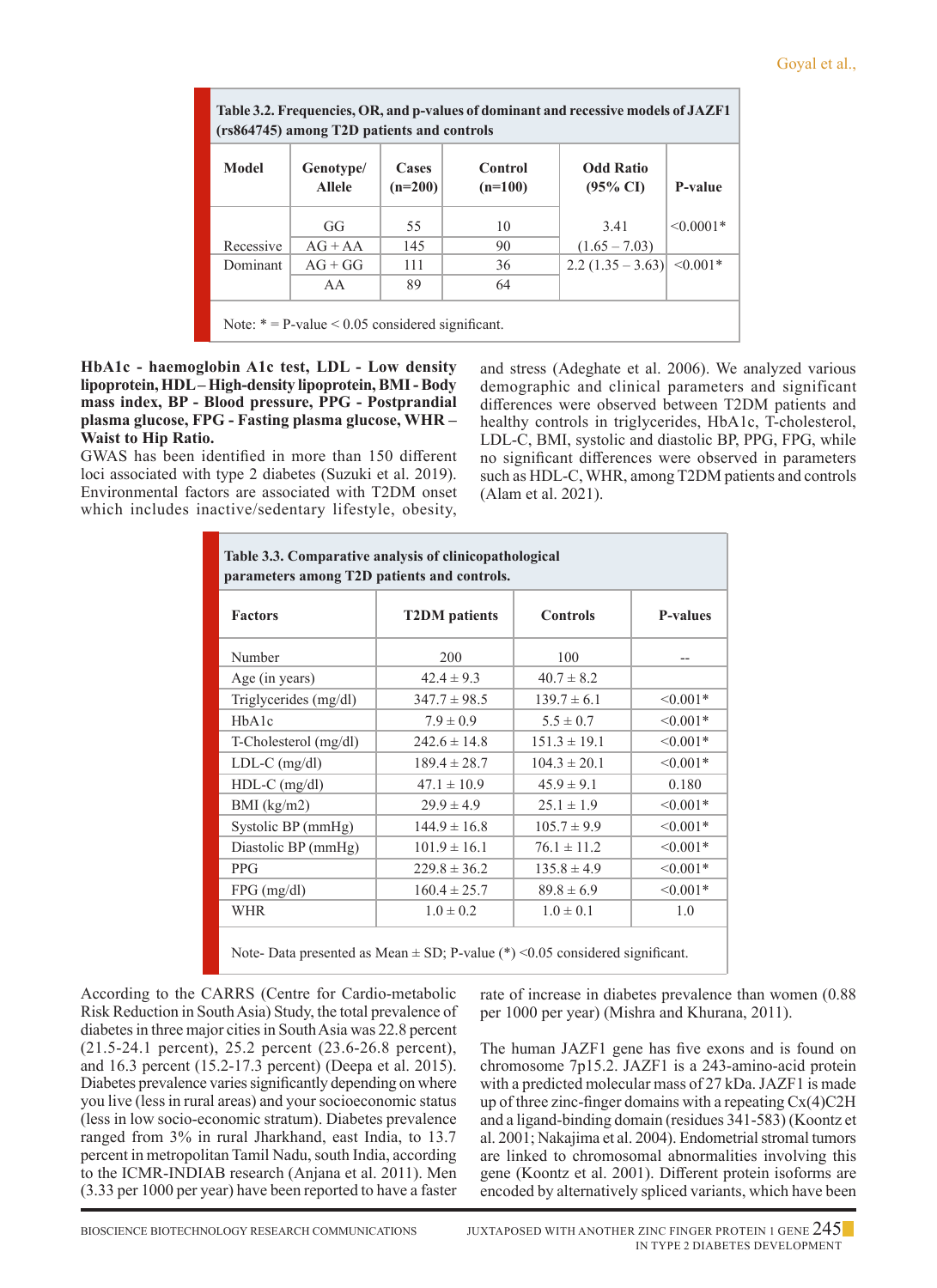#### Goyal et al.,

described. Not all varieties, however, have been adequately characterized (Alam et al. 2021).

The human JAZF1 protein shares 90% homology with that of chimps, monkeys, mice, and pigs, implying that JAZF1 may have a comparable biological function in diverse species (Yang et al. 2015). In the present study, we examined the association of gene polymorphism in the JAZF1 gene to the risk of T2DM in the Indian population. JAZF1 rs864745 (A/G) variant association with T2DM has been reported by various studies among numerous populations (Koontz et al. 2001; Nakajima et al. 2004). Besides lifestyle and environmental risk factors, type 2 diabetes mellitus also has an established genetic predisposition (Zhang et al. 2019; Alam et al. 2021).

Our results suggested that the JAZF1 rs864745 variant is significantly associated with T2D among the Indian population. It was observed that GG genotype frequency was significantly higher in T2DM cases as compared to healthy controls. Allelic frequency of G allele was higher in T2DM cases in comparison to healthy controls. We found significant relations of JAZF1 polymorphism and T2DM risk under dominant and recessive models. Similar results were observed in studies conducted among Chinese and Iranian populations (Han et al. 2010; Soltanian et al. 2020; Alam et al. 2021). The link between the rs864745 variation and T2DM, as well as the mechanism behind it, has been explored. The probability of developing T2DM was 2.32 times higher among Uyghurs with the rs864745-C risk allele (Song et al. 2015). Subjects with the rs864745-T risk allele, on the other hand, were found to have a lower risk of GDM (Stuebe et al. 2014). Based on mechanism, rs864745-T polymorphisms in the JAZF1 gene are linked to lower JAZF1 mRNA expression and insulin secretion (Grarup et al. 2008; Zano et al. 2020).

Increased fasting plasma insulin concentration is connected to rs864745-T polymorphisms, according to an autosomal genomic scan (Grarup et al. 2008). Several published research, on the other hand, have discovered a link between the rs864745 gene variant and T2DM-related illnesses. To begin, the rs864745-T variant of the JAZF1 gene is substantially linked to arteriolosclerosis in neuropathologic studies (Chou et al. 2013). The Saudi population with the JAZF1 rs864745-G risk allele had lower BMI and waist circumference (Alharbi et al. 2015). The G-risk allele has also been linked to T2DM and lowered eGFR, which is consistent with lower JAZF1 gene expression in the peripheral blood of DN patients (Chen et al. 2013; Peng et al. 2017). Several studies have already been published that show a link between the JAZF1 (rs864745) mutation and T2DM, particularly in industrialized nations, but additional research is needed to use this gene as a biomarker (Zano et al. 2020). Environmental, metabolic, and genetic factors all play a role in the development of T2DM, according to previous research (Geng and Huang 2020).

## **Conclusion**

The findings of the present study concluded that JAZF1 gene polymorphism was found to be associated with the risk of T2DM in the Indian population. Our study concludes association of genetic and biochemical factors plays a significant role in potential risk associated with the prevalence of T2DM and the JAZF1 gene may increase the severity of T2DM specifically in the Indian Population.

**Conflict of Interests:** Authors declare no conflicts of interests to disclose.

**Data Availability Statement:** The database generated and /or analysed during the current study are not publicly available due to privacy, but are available from the corresponding author on reasonable request.

**Author Contributions:** Conceptualization was carried out by KD; Methodlogy, YG Formal analysis, YG Data Curation, YG Wrote original draft, YG, AKV; Review and editing, KD, YG, AKV; Supervision, KD.

### **REFERENCES**

Adeghate, E., Schattner, P., and Dunn, E. (2006). An update on the etiology and epidemiology of diabetes mellitus. Annals of the New York Academy of Sciences, 1084, 1–29. https://doi.org/10.1196/annals.1372.029

Alam, S., Hasan, M. K., Neaz, S., et al. (2021). Diabetes Mellitus: Insights from Epidemiology, Biochemistry, Risk Factors, Diagnosis, Complications and Comprehensive Management. Diabetology, 2(2), 36–50. https://doi. org/10.3390/diabetology2020004

Alharbi, K. K., Ali Khan, I., Syed, R., et al. (2015). Association of JAZF1 and TSPAN8/LGR5 variants in relation to type 2 diabetes mellitus in a Saudi population. Diabetology & Metabolic Syndrome, 7(1), 92. https://doi. org/10.1186/s13098-015-0091-7

Anjana, R. M., Pradeepa, R., Deepa, M., et al. (2011). Prevalence of diabetes and prediabetes (impaired fasting glucose and/or impaired glucose tolerance) in urban and rural India: Phase I results of the Indian Council of Medical Research-INdia DIABetes (ICMR-INDIAB) study. Diabetologia, 54(12), 3022–3027. https://doi.org/10.1007/ s00125-011-2291-5

Basile, K. J., Johnson, M. E., Xia, Q., et al. (2014). Genetic susceptibility to type 2 diabetes and obesity: Followup of findings from genome-wide association studies. International Journal of Endocrinology, 2014, 769671. https://doi.org/10.1155/2014/769671

Chen G., Xu Y., Lin Y., et al. (2013). Association study of genetic variants of 17 diabetes-related genes/loci and cardiovascular risk and diabetic nephropathy in the Chinese She population. Journal of Diabetes, 5(2), 136–145. https://doi.org/10.1111/1753-0407.12025

Chou, S. H.Y., Shulman, J. M., et al. (2013). Genetic Susceptibility for Ischemic Infarction and Arteriolosclerosis Based on Neuropathologic Evaluations. Cerebrovascular Diseases, 36(3), 181–188. https://doi.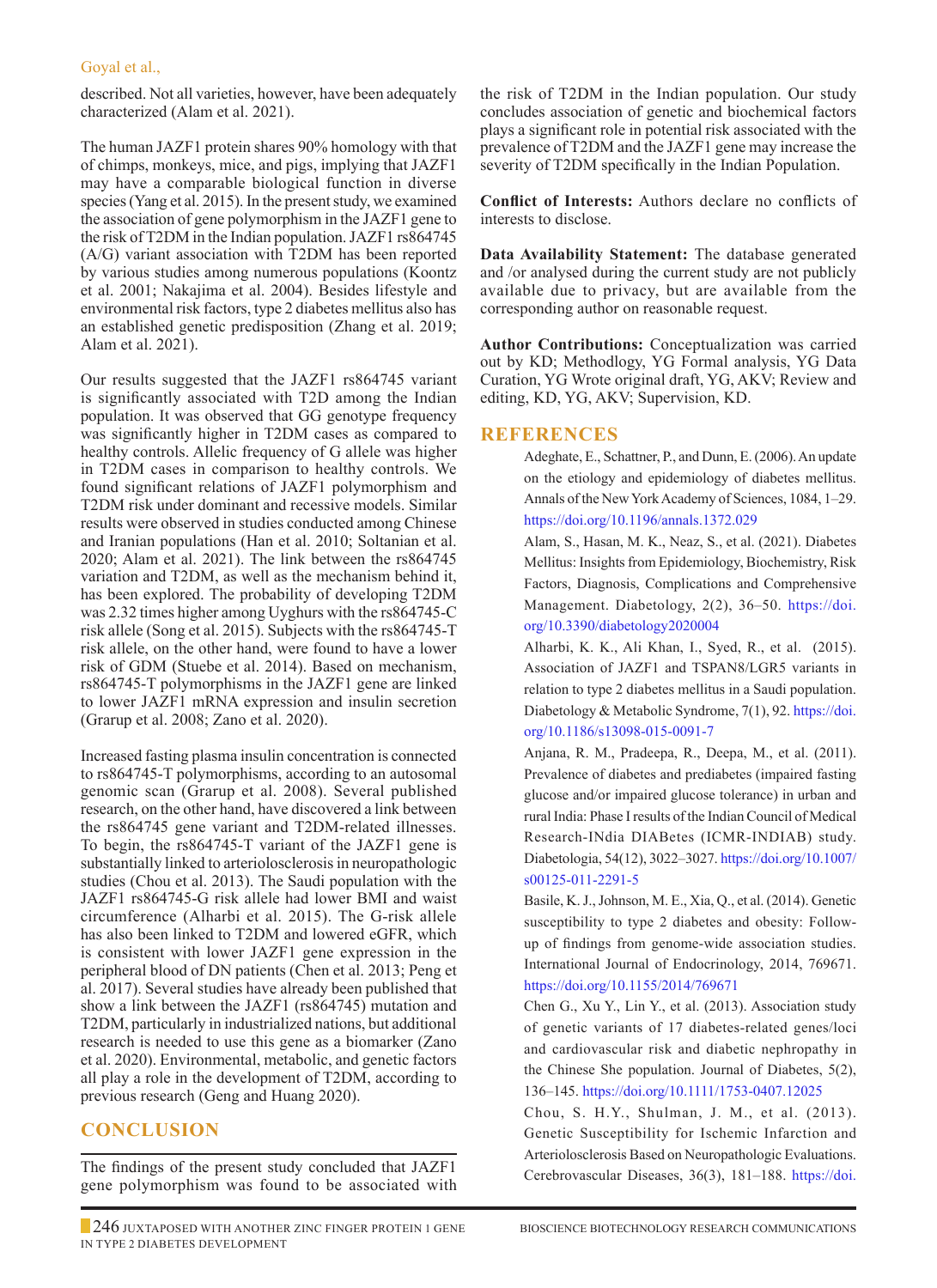#### org/10.1159/000352054

Deepa, M., Grace, M., Binukumar, B., et al. (2015). High burden of prediabetes and diabetes in three large cities in South Asia: The Center for cardio-metabolic Risk Reduction in South Asia (CARRS) Study. Diabetes Research and Clinical Practice, 110(2), 172–182. https:// doi.org/10.1016/j.diabres.2015.09.005

Fogarty, M. P., Panhuis, T. M., Vadlamudi, S., et al. (2013). Allele-specific transcriptional activity at type 2 diabetesassociated single nucleotide polymorphisms in regions of pancreatic islet open chromatin at the JAZF1 locus. Diabetes, 62(5), 1756–1762. https://doi.org/10.2337/ db12-0972

Geng, T., and Huang, T. (2020). Gene-environment interactions and type 2 diabetes. Asia Pacific Journal of Clinical Nutrition, 29(2), 220–226. https://doi.org/10.6133/ apjcn.202007\_29(2).0002

Gong, Y., Luo, L., Wang, L., et al. (2021). Association of MTHFR and ABCB1 polymorphisms with MTXinduced mucositis in Chinese paediatric patients with acute lymphoblastic leukaemia, lymphoma or osteosarcoma—A retrospective cohort study. Journal of Clinical Pharmacy and Therapeutics, 46(6), 1557–1563. https://doi.org/10.1111/jcpt.13505

Grarup, N., Andersen, G., Krarup, N. T., et al. (2008). Association Testing of Novel Type 2 Diabetes Risk Alleles in the JAZF1, CDC123/CAMK1D, TSPAN8, THADA, ADAMTS9, and NOTCH2 Loci With Insulin Release, Insulin Sensitivity, and Obesity in a Population-Based Sample of 4,516 Glucose-Tolerant Middle-Aged Danes. Diabetes, 57(9), 2534–2540. https://doi.org/10.2337/db08- 0436

Han, X., Luo, Y., Ren, Q., et al. (2010). Implication of genetic variants near SLC30A8, HHEX, CDKAL1, CDKN2A/B, IGF2BP2, FTO, TCF2, KCNQ1, and WFS1 in Type 2 Diabetes in a Chinese population. BMC Medical Genetics, 11(1), 81. https://doi.org/10.1186/1471-2350-11- 81

IDF Diabetes Atlas, 9th edn. Brussels, & Belgium. (2019). IDF Diabetes Atlas, 9th edn. https://www.diabetesatlas. org

Koontz, J. I., Soreng, A. L., Nucci, M., et al. (2001). Frequent fusion of the JAZF1 and JJAZ1 genes in endometrial stromal tumors. Proceedings of the National Academy of Sciences of the United States of America, 98(11), 6348–6353. https://doi.org/10.1073/pnas.101132598

Li, J.W., Lee, H.M., Wang, Y., et al. (2016). Interactometranscriptome analysis discovers signatures complementary to GWAS Loci of Type 2 Diabetes. Scientific Reports, 6(1), 35228. https://doi.org/10.1038/srep35228

Mahajan, A., Go, M. J., Zhang, W., et al. (2014). Genomewide trans-ancestry meta-analysis provides insight into the genetic architecture of type 2 diabetes susceptibility.

Nature Genetics, 46(3), 234–244. https://doi.org/10.1038/ ng.2897

Misra, A., and Khurana, L. (2011). Obesity-related non-communicable diseases: South Asians vs White Caucasians. International Journal of Obesity (2005), 35(2), 167–187. https://doi.org/10.1038/ijo.2010.135

Morris, A. P. (2018). Progress in defining the genetic contribution to type 2 diabetes susceptibility. Current Opinion in Genetics & Development, 50, 41–51. https:// doi.org/10.1016/j.gde.2018.02.003

 Nakajima, T., Fujino, S., Nakanishi, G., et al. (2004). TIP27: A novel repressor of the nuclear orphan receptor TAK1/TR4. Nucleic Acids Research, 32(14), 4194–4204. https://doi.org/10.1093/nar/gkh741

Park, J. H., Ha, K. H., Kim, B. Y., et al. (2020). Trends in Cardiovascular Complications and Mortality among Patients with Diabetes in South Korea. Diabetes & Metabolism Journal, 45(1), 120–124. https://doi. org/10.4093/dmj.2020.0175

Peng, D., Wang, J., Zhang, R., et al. (2017). CDKAL1 rs7756992 is associated with diabetic retinopathy in a Chinese population with type 2 diabetes. Scientific Reports, 7(1), 8812. https://doi.org/10.1038/s41598-017- 09010-w

 Schulze, M. B., Rimm, E. B., Li, T., et al. (2004). C-Reactive Protein and Incident Cardiovascular Events Among Men With Diabetes. Diabetes Care, 27(4), 889–894. https://doi.org/10.2337/diacare.27.4.889

 Soltanian, A. R., Hosseini, B., Mahjub, H., et al. (2020). A Bayesian analysis for investigating the association between rs13266634 polymorphism in SLC30A8 gene and type 2 diabetes. Journal of Diabetes & Metabolic Disorders, 19(1), 337–342. https://doi.org/10.1007/s40200-020- 00514-3

 Song, M., Zhao, F., Ran, L., et al. (2015). The Uyghur Population and Genetic Susceptibility to Type 2 Diabetes: Potential Role for Variants in CDKAL1, JAZF1, and IGF1 Genes. OMICS: A Journal of Integrative Biology, 19(4), 230–237. https://doi.org/10.1089/omi.2014.0162

 Stuebe, A. M., Wise, A., Nguyen, T., et al. (2014). Maternal Genotype and Gestational Diabetes. American Journal of Perinatology, 31(1), 69–76. https://doi.org/10.1055/s-0033-1334451

Suzuki, K., Akiyama, M., Ishigaki, K., et al. (2019). Identification of 28 new susceptibility loci for type 2 diabetes in the Japanese population. Nature Genetics, 51(3), 379. https://doi.org/10.1038/s41588-018-0332-4

 Yang, H., He, J., Xu, X. L., et al. (2015). Molecular characterization and tissue expression profile analysis of the porcine JAZF1 gene. Genetics and Molecular Research: GMR, 14(1), 542–551. https://doi.org/10.4238/2015. January.26.9

Zano, S., Rubab, Z. E., Baig, S., et al. (2020). Association